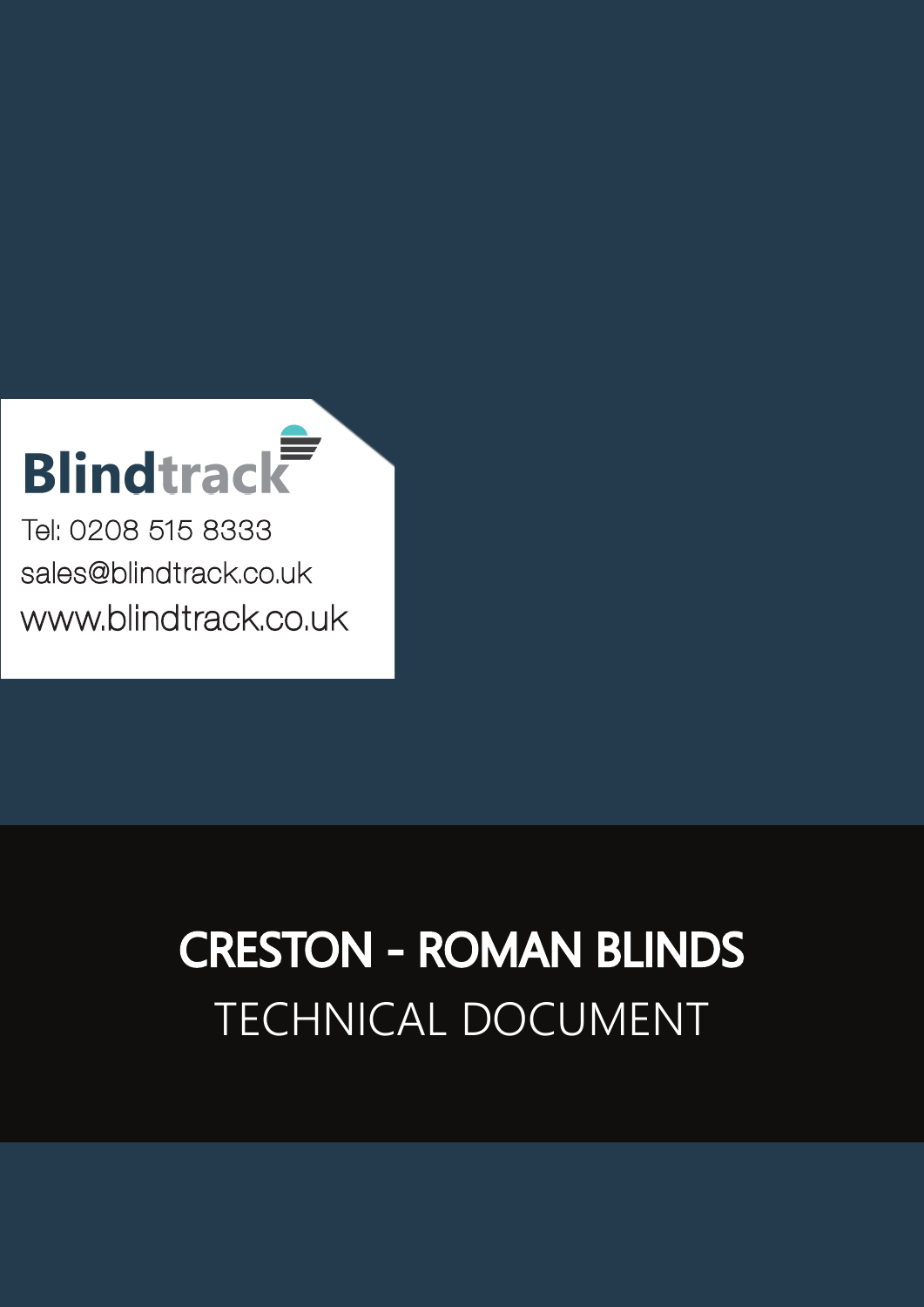## CS-SHADE-ROMAN Roman Shade Kit

### Installation Guide



#### IMPORTANT SAFETY NOTICE:

Window shades are subject to industry and, in some cases, government standards intended to enhance safety and to protect children against the risk of strangulation from entanglement in window cords. Among other things, these standards govern the treatment of exposed cords, warning labels and hang tags, and the spacing of pleats in finished shades.

You are responsible for ensuring that your finished window shades meet applicable standards. For more information, visit www.wcmanet.org or cpsc.gov (USA), or outside the USA, your applicable industry trade association and government safety agency.

#### **Description**

The Crestron® Roman Shade Kit contains a Crestron shade motor and hardware necessary to build a Roman shade.

#### Features and Specifications

Maximum Shade Width: 120 in (~3 m) Maximum Fabric Panel Weight: 25 lb (11.34 kg) Torque: 4 Nm

**Contents** 



#### **Dimensions**

The dimensions of the Roman shade should follow the guidelines below.



A: Bracket-to-bracket width (including end caps): Minimum: 17.5 in (445 mm) Maximum: 120 in (~3 m)

B: Tube width: A - 1.5 in (38 mm)

C: Minimum dustboard-end to end-cap clearance: 0.125 in (3 mm)

D: End cap depth: 3.3 in (84 mm)

E: End cap height: 4.15 in (105 mm)